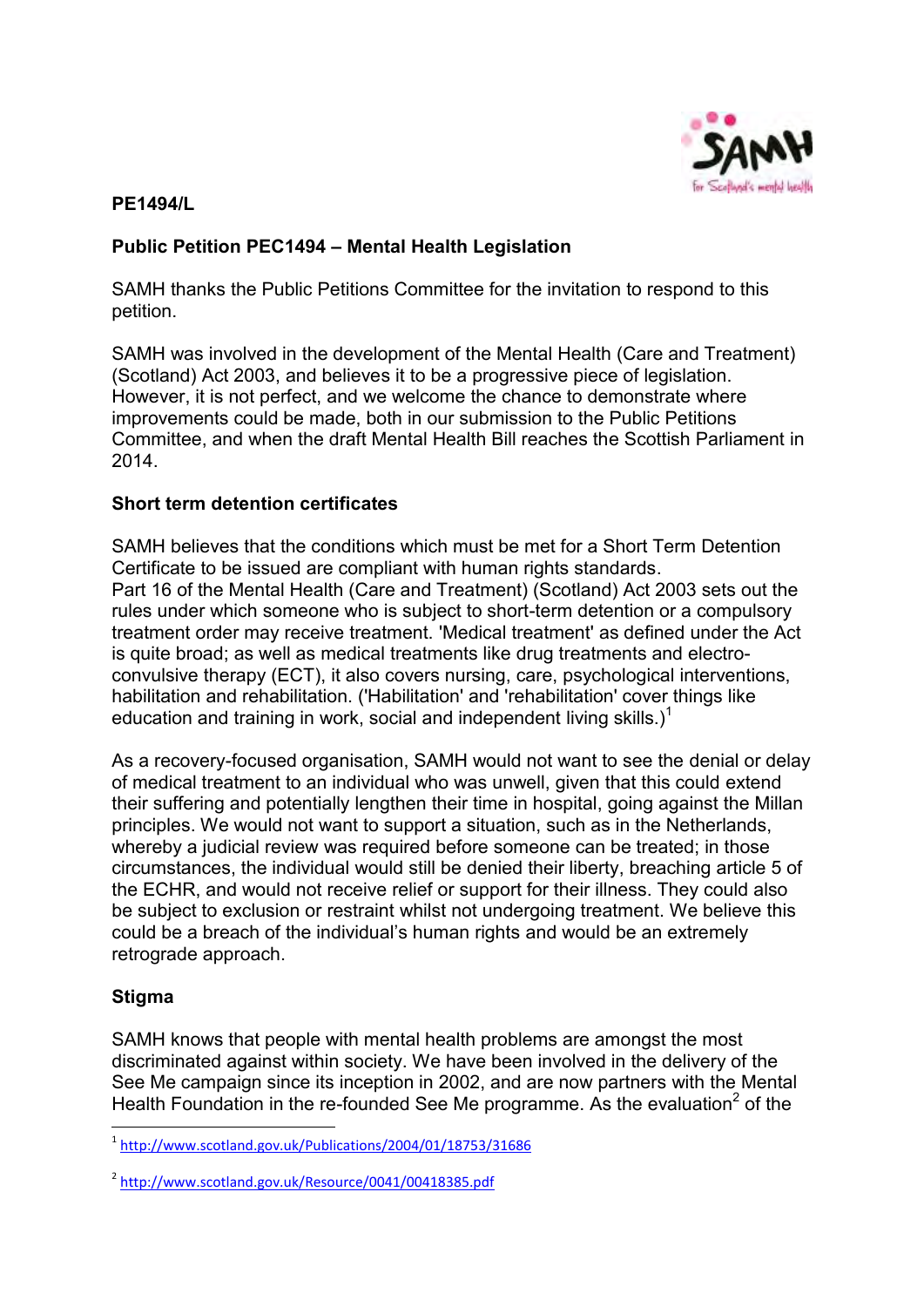See Me campaign found in 2012, while much progress has been achieved in the past decade to raise awareness of mental health problems, unfortunately stigma and discrimination, especially against people with severe and enduring mental health problems, persist in Scottish society.

In terms of the petitioner's assertion about whether detention under mental health legislation specifically contributes to societal stigma, or self-stigma, we would welcome further investigation in this area due to a dearth of research to back up this claim. One study<sup>3</sup> does demonstrate that people with a history of psychiatric treatment were subject to more scrutiny in applying for visas. There is evidence that people who have experience of mental health problems, especially severe and enduring mental health problems, remain excluded from community life and can be discriminated against in the fields of employment, education, welfare and justice.

SAMH believes more research is required to determine whether the act of detention, or psychiatric treatment, contributes to this wider societal stigma; and depending on the findings of the research, possibly more awareness and education about mental health treatment, as well as better enforcement of laws to prevent disability discrimination could be required.

The Millan principles underpinning the Act should be a catalyst for improving practice and promoting better care and treatment of people with mental health problems.

#### **Absence of fair hearings**

The petitioner states a breach of Article 6 under the grounds that the hearing is unfair and not compliant with Article 6 of the ECHR. The petitioner is applying a criminal test to this civil hearing; we note, however, that Article 6 also encompasses civil rights.

SAMH supports the human rights based principle within the tribunal system that the approved medical practitioner must demonstrate why the individual continues to need treatment, rather than place the onus, as has happened historically, on the individual to prove that they are well.

SAMH does not agree with the assertions made in the petition and in the oral evidence provided to the Committee, that the psychiatrist on the tribunal would not challenge the RMO; nor that other members of the tribunal would necessarily defer to the psychiatrist. We are not aware of any evidence which backs up the petitioner's assertions on these matters.

SAMH supports the informality of tribunal hearings. Prior to the formation of the Mental Health Tribunal for Scotland, sheriff courts were used for such hearings, and the formality of such proceedings added to the stress of the situation, and service users seem to prefer the current approach. SAMH notes that McManus also commented on this matter; we would not support formalising the process as we agreed with the original Millan Committee's expectation that less legality in the

1

<sup>&</sup>lt;sup>3</sup> http://m.pb.rcpsych.org/content/35/1/5.full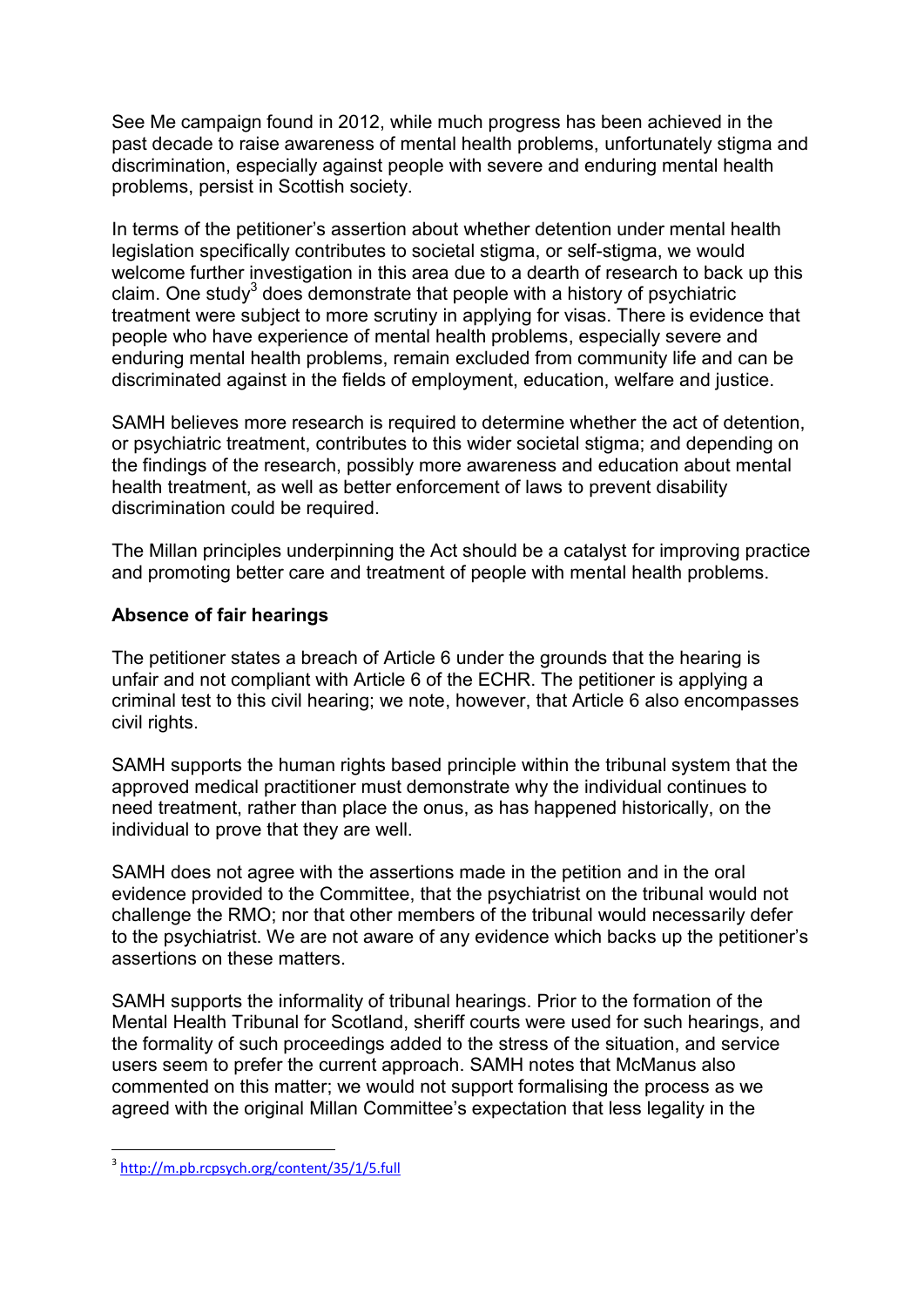approach and manner would improve the tribunal process for patients and service users.

Greater access to advocacy services, more support for named persons and more mental health training for solicitors could further improve the tribunal process, as well as ensure patient confidence in the Tribunal's impartiality. Much greater promotion of advance statements and clarity and training for practitioners of the need to adhere to them as far as possible could reduce the number of people appealing their treatment. Many of these issues were highlighted in the McManus review and we note that there will be the opportunity for the Scottish Parliament to debate the Mental Health Bill during this parliamentary session. We were disappointed to see the omission of some of McManus's recommendations from the consultation on the Mental Health Bill, especially in terms of advocacy provision and advance statement promotion, and will be submitting a response on this draft legislation in due course.

## **Council of Europe recommendations**

While it should be noted that recommendations from the Council of Europe are not legally binding, we do take them extremely seriously. Indeed, SAMH used evidence from the Council of Europe in formulating our position ahead of the passage of the Act in 2002. However, we believe that provided the conditions outlined for the authorisation of a short term detention certificate (or compulsory treatment orders) within the Mental Health Care and Treatment (Scotland) Act 2003 are met, then there is no breach of an individual's human rights. We have already set out above some ways to improve the tribunal experience for patients, which involve better implementation of the Act and greater awareness by all parties of their rights under the Act.

#### **Further necessary changes**

SAMH notes that Scotland complies with the WHO recommendation for the use of modified ECT, but the Mental Health Act allows for ECT to be used in situations where patients do not or cannot consent but where it is deemed clinically necessary. We also note the petitioner's proposals that non-consensual ECT equates to a breach of article 3 of ECHR, but we are not aware of any international case law which 'proves' this claim; whether this is an adequate position to be in, this is for the Committee and the Government to decide. We have analysed the views of the Special Rapporteur to the UN Committee Against Torture on non-consensual ECT as being a breach of article 3, and also note that he is against the principle of guardianship and detention laws, an opinion which SAMH does not support.

Much of the evidence presented during the petitioner's hearing related to the use of ECT. SAMH was referred to by the petitioner in support of his position, and we would like to set out our position on ECT below.

In our 2002 evidence ahead of the passage of the Mental Health Act, SAMH made the following statement :

*"SAMH believes that in all cases where patients are asked to consent to treatment, including ECT they must be advised of the nature of the treatment, its purpose and*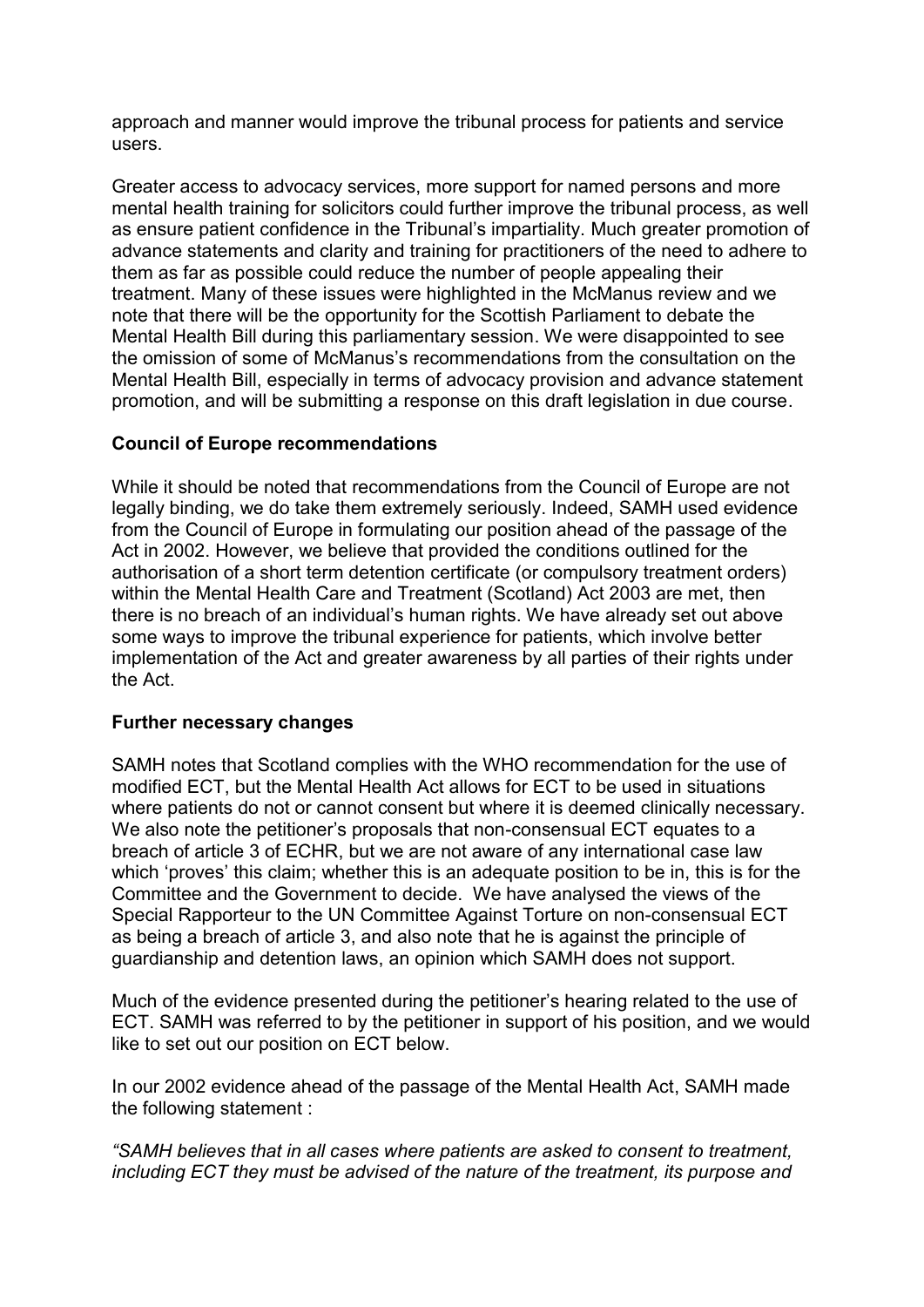*possible side effects. Patients should also be advised that even though ECT can alleviate the symptoms of particular episodes of ill-health, it is not a long term cure and does not tackle the underlying causes of mental distress.* 

*Some mental health service users have complained to SAMH that they were given insufficient information about ECT or felt pressured into giving consent, or were not offered alternative treatments. In order to improve this situation and provide better safeguards for patients, SAMH believes that a second medical opinion should be required in all cases where ECT is being considered and that all patients should have access to an independent advocacy service.* 

*SAMH supports the work of the Scottish ECT Audit Network (SEAN) and participates in its reference group. However there is still a need for statistically robust user based research - SAMH hopes to do joint research in this area with SEAN and user groups in the future. We also believe that further research needs to be undertaken into the appropriateness and levels of use of ECT as an emergency treatment."<sup>4</sup>*

This petition has led SAMH to explore, eight years after the enactment of the Mental Health Act, whether we needed to revise our views on non-consensual ECT. We have investigated the statistics outlined by SEAN and also the Mental Welfare Commission, on the general use and regulation of ECT in Scotland, and note the NICE guideline on this treatment. We have looked at alternative legal systems regulating mental health in the UK and internationally. We recognise that the evidence shows that ECT provides an effective intervention for individuals with depressive conditions which are resistant to medication, and that the outcomes for patients who do not consent are consistently better than for those who do. We recognise that compared with similarly sized countries, such as New Zealand, the practice of ECT in Scotland is used to a lesser extent and with arguably better safeguards.

We have held discussions with representatives from the Mental Welfare Commission, the Royal College of Psychiatrists in Scotland, the Scottish Human Rights Commission, and the Centre for Mental Health and Incapacity Law, Rights and Policy at Napier University. We have also spoken to SAMH staff and SAMH service users who had been given ECT, in some cases against their wishes when they were deemed not to have capacity to make this decision. Some SAMH service users retrospectively agreed and supported their treatment, as it had had a positive impact on their recovery; others held an opposing viewpoint. Other service users who had been given ECT against their wishes did not wish to speak to us about this part of their treatment. This evidence of patient experience, based on the small number of service users we spoke to, is necessarily anecdotal; as is the evidence presented to the Committee by the petitioner. It is not good practice to make laws or change laws based on the experiences of a small number of people. We need more robust evidence.

Taking this in the round, SAMH continues to believe that consent should be sought for the delivery of ECT, and that the requirements which we set out eleven years ago still stand. The Millan principles highlight the need for participation, taking past and

 4 <http://archive.scottish.parliament.uk/business/committees/historic/health/reports-02/her02-18-vol02-02.htm#16>Health Committee Stage 1 Report on the Mental Health (Scotland) Bill, Volume 2, 2002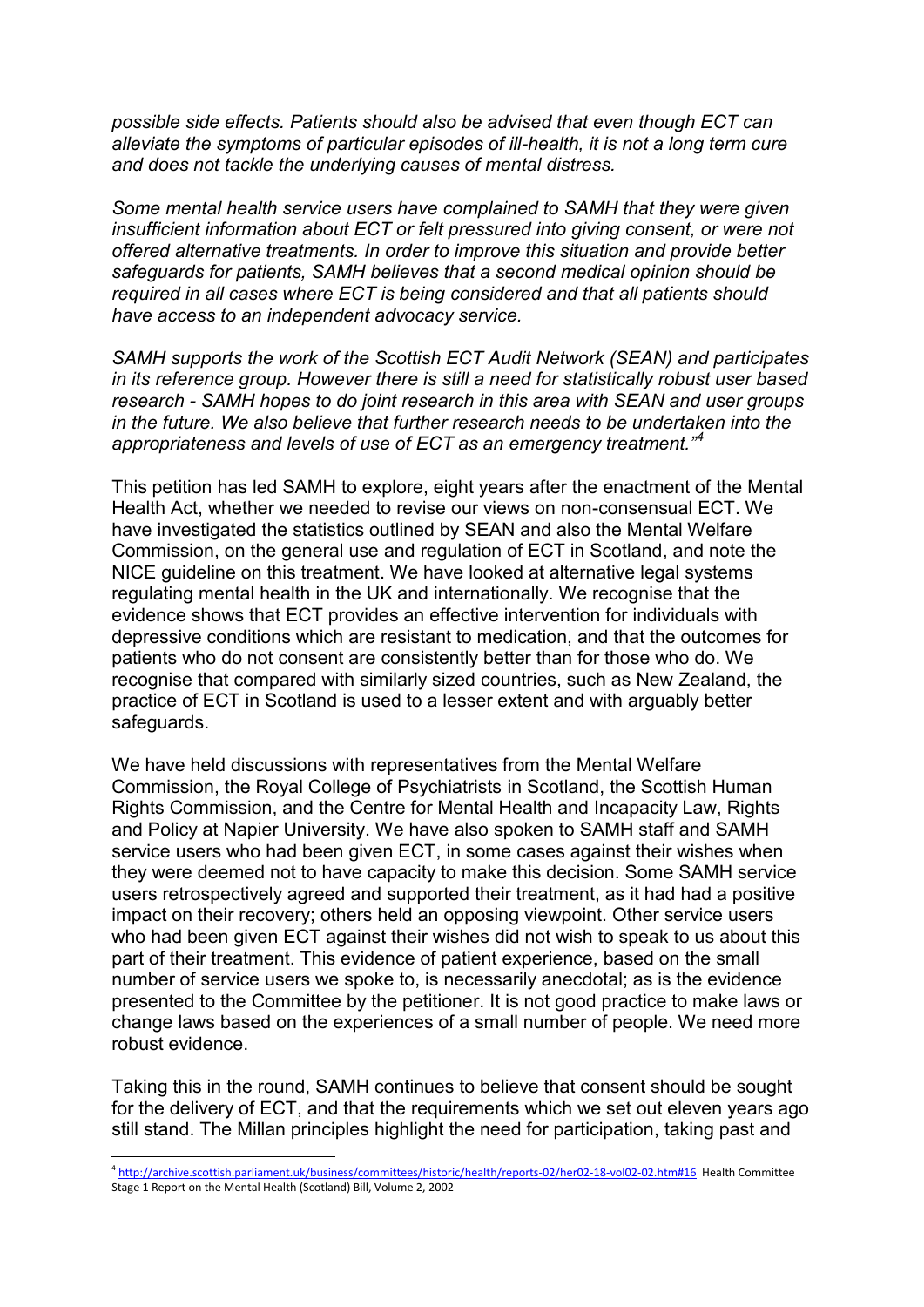present wishes of the patient into account, and this ideal should drive legislation, process and practice. We believe that it would be timely and helpful if the Scottish Government commissioned an independent research review to determine the longitudinal effects and outcomes of ECT on individuals in Scotland, whether the treatment was consensual or not. This review would help to improve practice, if necessary; to improve the law, if necessary; and to improve patient confidence in and public awareness of the mental health system in Scotland.

SAMH does not support the assertions within this petition and the oral evidence which denigrate the actions and values of psychiatrists. SAMH believes that clinicians who work in mental health are committed to providing the best treatment available to patients, but we also recognise that a minority of patients can feel disempowered when a treatment is administered 'in their best interests' but without their consent, as permitted by part 16, 241 (1) (c) of the Mental Health Act. This part of the Act could be viewed as paternalistic and should be reviewed, given the commitments and rights accorded to patient involvement in the treatment of physical health conditions. We believe that many concerns about the Act expressed by patients could be resolved by better implementation of the Act and greater understanding of the Millan principles, both by clinicians and by patients and their carers.

We also urge the Scottish Government to hold a review as it could help to demonstrate whether the legislation is human rights compliant in this regard. The General Comment on Article 12 of the UNCRPD, prepared by the Committee on the Rights of Persons with Disabilities will need a proper response from the Scottish Government, given its potential impact on mental health and incapacity legislation. Adrian Ward's initial rebuttal of the statement has been helpful, but greater evidence about how the human rights of people with mental health problems are upheld in Scotland is also necessary.

The recent launch of the Scottish National Action Plan on Human Rights<sup>5</sup> should also act as a catalyst for Scottish Government action on this issue. The actions outlined by SNAP, on the promotion of a human rights culture within Scotland, improving lives through human rights in healthcare delivery, and meeting our international obligations at home and abroad are all crucial in the delivery of mental health legislation. This reinforces the commitment within the Scottish Government's Mental Health Strategy to focus on rights as a key component of mental health care in Scotland.

As we have noted earlier in this response, a greater use of advance statements by patients, and demonstration by clinicians of how all avenues to deliver the treatment within those statements are explored, would lead to higher patient satisfaction that their views were taken into account in their treatment. Greater awareness and use of advance statements could also alleviate the burden placed on families, carers and named persons to make difficult choices if their loved one was incapacitated.

1

<sup>&</sup>lt;sup>5</sup> http://www.scottishhumanrights.com/application/resources/documents/SNAP/SNAPpdfWeb.pdf